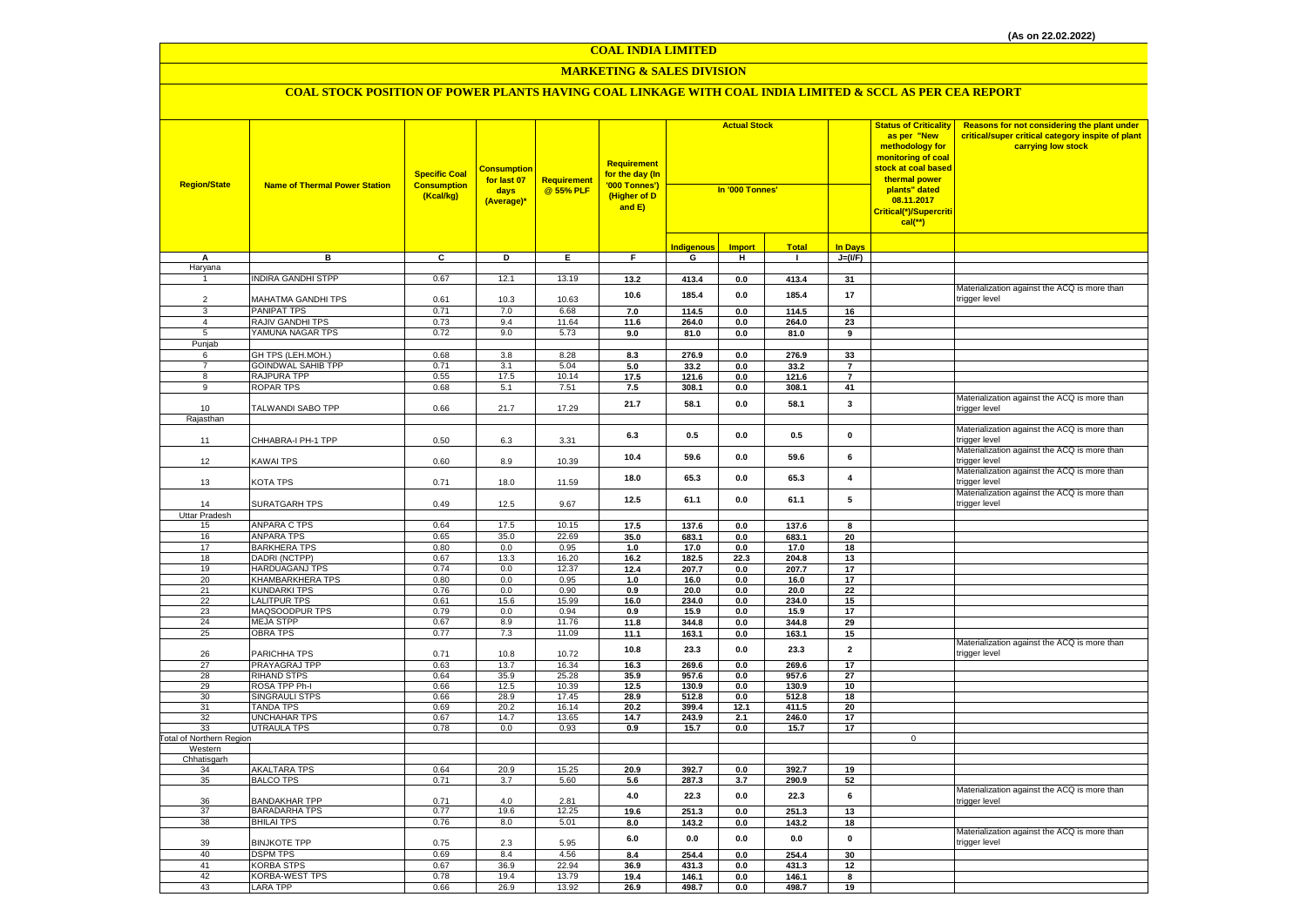## **MARKETING & SALES DIVISION**

| <b>Region/State</b>     | <b>Name of Thermal Power Station</b> | <b>Specific Coal</b><br><b>Consumption</b><br>(Kcal/kg) | <b>Consumption</b><br>for last 07<br>days<br>(Average)* | <b>Requirement</b><br>@ 55% PLF | <b>Requirement</b><br>for the day (In<br>'000 Tonnes')<br>(Higher of D<br>and E) | <b>Actual Stock</b><br>In '000 Tonnes' |               |               | <b>Status of Criticality</b><br>as per "New<br>methodology for<br><mark>monitoring of coal</mark><br><mark>stock at coal based</mark><br>thermal power<br>plants" dated<br>08.11.2017<br>Critical(*)/Supercriti<br>$cal$ (**) |             | Reasons for not considering the plant under<br>critical/super critical category inspite of plant<br>carrying low stock |
|-------------------------|--------------------------------------|---------------------------------------------------------|---------------------------------------------------------|---------------------------------|----------------------------------------------------------------------------------|----------------------------------------|---------------|---------------|-------------------------------------------------------------------------------------------------------------------------------------------------------------------------------------------------------------------------------|-------------|------------------------------------------------------------------------------------------------------------------------|
|                         |                                      |                                                         |                                                         |                                 |                                                                                  | <b>Indigenous</b>                      | <b>Import</b> | <b>Total</b>  | <b>In Davs</b>                                                                                                                                                                                                                |             |                                                                                                                        |
| А                       | в                                    | c                                                       | Þ                                                       | E                               | F                                                                                | G                                      | н             | п.            | $J=(VF)$                                                                                                                                                                                                                      |             |                                                                                                                        |
| 44                      | NAWAPARA TPP                         | 0.79                                                    | 0.0                                                     | 6.28                            | 6.3                                                                              | 49.0                                   | 0.0           | 49.0          | 8                                                                                                                                                                                                                             |             | Materialization against the ACQ is more than<br>trigger level                                                          |
| 45                      | PATHADI TPP                          | 0.65                                                    | 8.8                                                     | 5.18                            | 8.8                                                                              | 189.8                                  | 0.0           | 189.8         | 22                                                                                                                                                                                                                            |             |                                                                                                                        |
| 46                      | <b>SIPAT STPS</b>                    | 0.68                                                    | 37.1                                                    | 26.62                           | 37.1                                                                             | 761.6                                  | 0.0           | 761.6         | 21                                                                                                                                                                                                                            |             |                                                                                                                        |
| 47                      | <b>TAMNAR TPP</b>                    | 0.84                                                    | 27.7                                                    | 26.52                           | 27.7                                                                             | 134.8                                  | $0.0\,$       | 134.8         | ${\bf 5}$                                                                                                                                                                                                                     |             | Materialization against the ACQ is more than<br>trigger level                                                          |
| 48                      | UCHPINDA TPP                         | 0.75                                                    | 15.9                                                    | 14.22                           | 15.9                                                                             | 116.5                                  | 0.0           | 116.5         | $\overline{7}$                                                                                                                                                                                                                |             | Materialization against the ACQ is more than<br>trigger level                                                          |
| Gujarat                 |                                      |                                                         |                                                         |                                 |                                                                                  |                                        |               |               |                                                                                                                                                                                                                               |             |                                                                                                                        |
| 49                      | <b>GANDHI NAGAR TPS</b>              | 0.69                                                    | 8.8                                                     | 5.71                            | 8.8                                                                              | 36.5                                   | $0.0\,$       | 36.5          | $\overline{\mathbf{4}}$                                                                                                                                                                                                       |             | Materialization against the ACQ is more than<br>trigger level                                                          |
| 50                      | SABARMATI (D-F STATIONS)             | 0.57                                                    | 3.7                                                     | 2.74                            | 3.7                                                                              | 17.7                                   | 75.9          | 93.6          | 10                                                                                                                                                                                                                            |             | Materialization against the ACQ is more than<br>trigger level                                                          |
| 51                      | UKAI TPS                             | 0.67                                                    | 15.1                                                    | 9.85                            | 15.1                                                                             | 63.8                                   | 0.0           | 63.8          | 4                                                                                                                                                                                                                             |             | Materialization against the ACQ is more than<br>trigger level                                                          |
| 52                      | <b>WANAKBORI TPS</b>                 | 0.67                                                    | 22.6                                                    | 20.22                           | 22.6                                                                             | 82.4                                   | 0.0           | 82.4          | $\overline{\mathbf{4}}$                                                                                                                                                                                                       |             | Materialization against the ACQ is more than<br>trigger level                                                          |
| Madhya Pradesh          |                                      |                                                         |                                                         |                                 |                                                                                  |                                        |               |               |                                                                                                                                                                                                                               |             |                                                                                                                        |
| 53                      | <b>AMARKANTAK EXT TPS</b>            | 0.65                                                    | 3.0                                                     | 1.80                            | 3.0                                                                              | 28.4                                   | 0.0           | 28.4          | 10                                                                                                                                                                                                                            |             |                                                                                                                        |
| 54                      | ANUPPUR TPP                          | 0.65                                                    | 17.3                                                    | 10.31                           | 17.3                                                                             | 239.0                                  | 0.0           | 239.0         | 14                                                                                                                                                                                                                            |             |                                                                                                                        |
| 55                      | <b>BINA TPS</b>                      | 0.74                                                    | 5.2                                                     | 4.88                            | $5.2$                                                                            | 107.1                                  | 0.0           | 107.1         | 21                                                                                                                                                                                                                            |             |                                                                                                                        |
| 56                      | <b>GADARWARA TPP</b>                 | 0.66                                                    | 19.4                                                    | 13.93                           | 19.4                                                                             | 172.6                                  | 0.0           | 172.6         | 9                                                                                                                                                                                                                             |             |                                                                                                                        |
| 57                      | KHARGONE STPP                        | 0.60                                                    | 17.0                                                    | 10.45                           | 17.0                                                                             | 137.8                                  | 0.0           | 137.8         | 8                                                                                                                                                                                                                             |             |                                                                                                                        |
| 58<br>59                | <b>SANJAY GANDHI TPS</b>             | 0.82<br>0.67                                            | 13.6                                                    | 14.57                           | 14.6                                                                             | 119.3                                  | 0.0           | 119.3         | 8                                                                                                                                                                                                                             |             | Non payment of dues<br>Non Payment of Dues                                                                             |
| 60                      | SATPURA TPS<br><b>SEIONI TPP</b>     | 0.64                                                    | 7.1<br>7.3                                              | 11.79<br>5.06                   | 11.8                                                                             | 48.5                                   | 0.0           | 48.5          | $\overline{\mathbf{4}}$                                                                                                                                                                                                       |             |                                                                                                                        |
| 61                      | SHREE SINGAJI TPP                    | 0.71                                                    | 30.0                                                    | 23.50                           | 7.3<br>30.0                                                                      | 182.0<br>91.2                          | 0.0<br>0.0    | 182.0<br>91.2 | 25<br>3                                                                                                                                                                                                                       |             | Non Payment of Dues                                                                                                    |
| 62                      | <b>VINDHYACHAL STPS</b>              | 0.69                                                    | 66.2                                                    | 43.60                           | 66.2                                                                             | 1368.4                                 | $0.0\,$       | 1368.4        | 21                                                                                                                                                                                                                            |             |                                                                                                                        |
| Maharashtra             |                                      |                                                         |                                                         |                                 |                                                                                  |                                        |               |               |                                                                                                                                                                                                                               |             |                                                                                                                        |
| 63                      | <b>AMRAVATI TPS</b>                  | 0.62                                                    | 16.5                                                    | 11.07                           | 16.5                                                                             | 30.0                                   | 0.0           | 30.0          | $\overline{\mathbf{2}}$                                                                                                                                                                                                       |             | Materialization against the ACQ is more than<br>trigger level                                                          |
| 64                      | <b>BHUSAWAL TPS</b>                  | 0.72                                                    | 16.8                                                    | 11.44                           | 16.8                                                                             | 19.3                                   | 0.0           | 19.3          | $\mathbf{1}$                                                                                                                                                                                                                  |             | Non payment of dues                                                                                                    |
| 65                      | <b>BUTIBORI TPP</b>                  | 0.67                                                    | 0.0                                                     | 5.31                            | 5.3                                                                              | 59.7                                   | 0.0           | 59.7          | 11                                                                                                                                                                                                                            |             |                                                                                                                        |
| 66                      | CHANDRAPUR(MAHARASHTRA) STPS         | 0.78                                                    | 35.0                                                    | 30.17                           | 35.0                                                                             | 221.6                                  | 0.0           | 221.6         | 6                                                                                                                                                                                                                             |             | Non payment of dues                                                                                                    |
| 67                      | DAHANU TPS                           | 0.62                                                    | 4.0                                                     | 4.09                            | 4.1                                                                              | 10.9                                   | 0.0           | 10.9          | $\mathbf{3}$                                                                                                                                                                                                                  |             | Materialization against the ACQ is more than<br>trigger level                                                          |
| 68                      | DHARIWAL TPP                         | 0.67                                                    | 8.3                                                     | 5.34                            | 8.3                                                                              | 9.8                                    | 0.0           | 9.8           | $\mathbf{1}$                                                                                                                                                                                                                  |             | Materialization against the ACQ is more than<br>trigger level                                                          |
| 69                      | <b>GMR WARORA TPS</b>                | 0.67                                                    | 9.0                                                     | 5.29                            | 9.0                                                                              | 1.1                                    | 0.0           | 1.1           | $\pmb{0}$                                                                                                                                                                                                                     |             | Materialization against the ACQ is more than<br>trigger level                                                          |
| 70                      | KHAPARKHEDA TPS                      | 0.89                                                    | 21.7                                                    | 15.72                           | 21.7                                                                             | 251.0                                  | 0.0           | 251.0         | 12                                                                                                                                                                                                                            |             |                                                                                                                        |
| 71                      | <b>KORADI TPS</b>                    | 0.76                                                    | 28.5                                                    | 22.08                           | 28.5                                                                             | 68.4                                   | 0.0           | 68.4          | $\overline{\mathbf{2}}$                                                                                                                                                                                                       |             | Non payment of dues                                                                                                    |
| 72                      | <b>MAUDA TPS</b>                     | 0.70                                                    | 20.7                                                    | 21.29                           | 21.3                                                                             | 491.3                                  | 1.0           | 492.3         | 23                                                                                                                                                                                                                            |             | Non payment of dues                                                                                                    |
| 73<br>74                | <b>NASIK TPS</b><br><b>PARAS TPS</b> | 0.81<br>0.74                                            | 6.6<br>7.7                                              | 6.72<br>4.90                    | 6.7                                                                              | 4.7                                    | $0.0\,$       | 4.7           | $\mathbf{1}$                                                                                                                                                                                                                  |             | Non payment of dues                                                                                                    |
| 75                      | <b>PARLITPS</b>                      | 0.67                                                    | 7.1                                                     | 6.65                            | 7.7<br>7.1                                                                       | 22.9<br>5.5                            | 0.0<br>0.0    | 22.9<br>5.5   | $\mathbf{3}$<br>$\mathbf{1}$                                                                                                                                                                                                  |             | Non payment of dues                                                                                                    |
| 76                      | <b>SOLAPUR STPS</b>                  | 0.56                                                    | 14.9                                                    | 9.73                            | 14.9                                                                             | 153.2                                  | 0.0           | 153.2         | 10                                                                                                                                                                                                                            |             |                                                                                                                        |
| 77                      | <b>TIRORA TPS</b>                    | 0.66                                                    | 35.7                                                    | 28.73                           | 35.7                                                                             | 91.8                                   | 0.0           | 91.8          | 3                                                                                                                                                                                                                             |             | Materialization against the ACQ is more than<br>trigger level                                                          |
| 78                      | WARDHA WARORA TPP                    | 0.66                                                    | 5.9                                                     | 4.71                            | 5.9                                                                              | 95.8                                   | 0.0           | 95.8          | 16                                                                                                                                                                                                                            |             |                                                                                                                        |
| Total of Western Region |                                      |                                                         |                                                         |                                 |                                                                                  |                                        |               |               |                                                                                                                                                                                                                               | $\mathbf 0$ |                                                                                                                        |
| Southern                |                                      |                                                         |                                                         |                                 |                                                                                  |                                        |               |               |                                                                                                                                                                                                                               |             |                                                                                                                        |
| Andhra Pradesh          |                                      |                                                         |                                                         |                                 |                                                                                  |                                        |               |               |                                                                                                                                                                                                                               |             |                                                                                                                        |
| 79                      | DAMODARAM SANJEEVAIAH TPS            | 0.66                                                    | 14.6                                                    | 13.85                           | 14.6                                                                             | 67.4                                   | $0.0\,$       | 67.4          | ${\bf 5}$                                                                                                                                                                                                                     |             | Materialization against the ACQ is more than<br>rigger level                                                           |
| 80                      | Dr. N.TATA RAO TPS                   | 0.77                                                    | 29.3                                                    | 17.90                           | 29.3                                                                             | 105.1                                  | 0.0           | 105.1         | $\overline{\mathbf{4}}$                                                                                                                                                                                                       |             | Materialization against the ACQ is more than<br>trigger level                                                          |
| 81                      | PAINAMPURAM TPP                      | 0.59                                                    | 12.9                                                    | 10.21                           | 12.9                                                                             | 216.6                                  | 6.2           | 222.9         | 17                                                                                                                                                                                                                            |             |                                                                                                                        |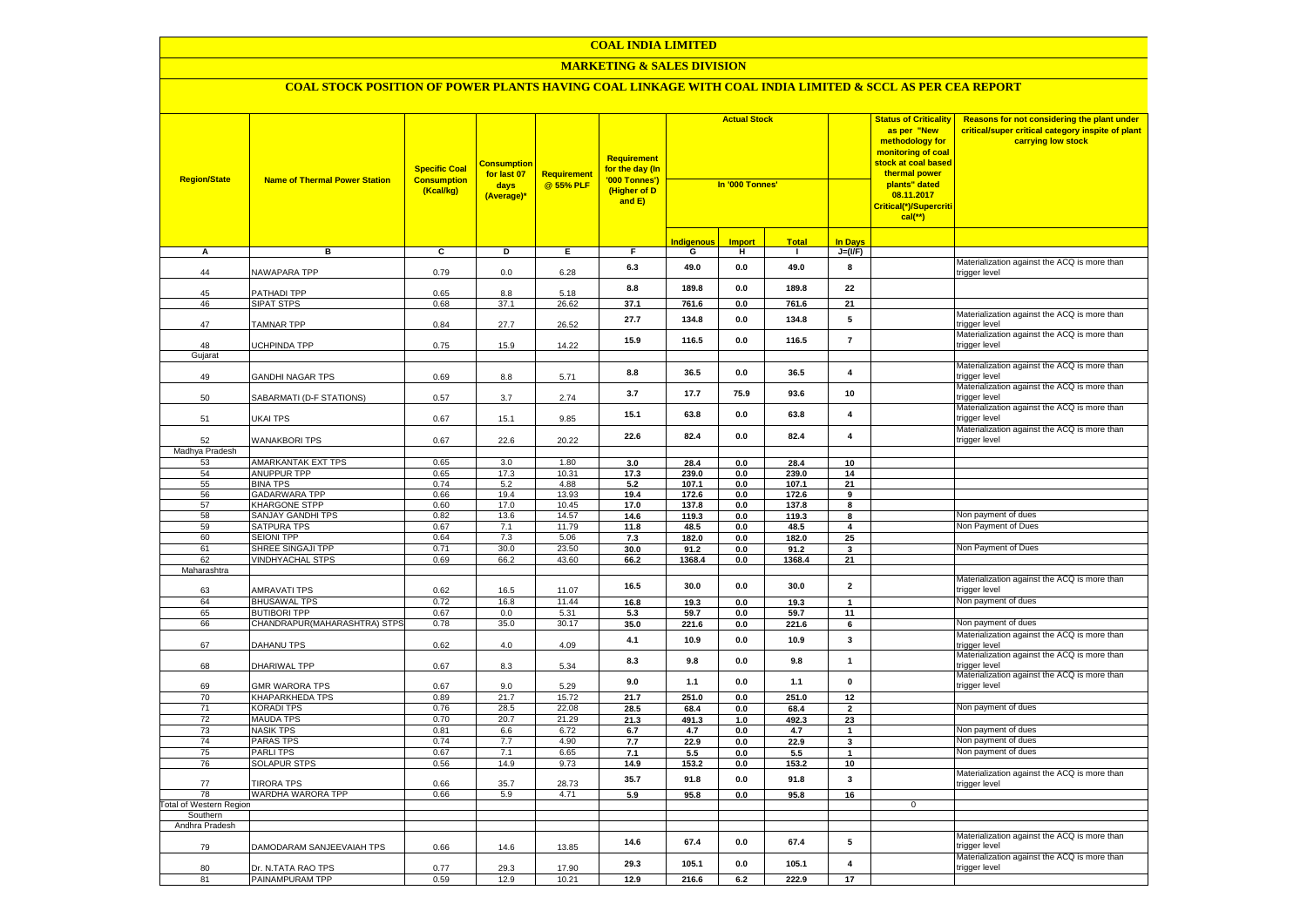#### **MARKETING & SALES DIVISION**

| <b>Region/State</b>                        | <b>Name of Thermal Power Station</b>          | <b>Specific Coal</b><br><b>Consumption</b><br>(Kcal/kg) | <b>Consumption</b><br>for last 07<br>days<br>(Average)* | <b>Requirement</b><br>@ 55% PLF | <b>Requirement</b><br>for the day (In<br>'000 Tonnes')<br>(Higher of D<br>and E) | <b>Actual Stock</b><br>In '000 Tonnes' |                |                |                         | <b>Status of Criticality</b><br>as per "New<br>methodology for<br>monitoring of coal<br><mark>stock at coal based</mark><br>thermal power<br>plants" dated<br>08.11.2017<br>Critical(*)/Supercriti<br>$cal$ (**) | Reasons for not considering the plant under<br>critical/super critical category inspite of plant<br>carrying low stock |
|--------------------------------------------|-----------------------------------------------|---------------------------------------------------------|---------------------------------------------------------|---------------------------------|----------------------------------------------------------------------------------|----------------------------------------|----------------|----------------|-------------------------|------------------------------------------------------------------------------------------------------------------------------------------------------------------------------------------------------------------|------------------------------------------------------------------------------------------------------------------------|
|                                            |                                               |                                                         |                                                         |                                 |                                                                                  | <b>Indigenous</b>                      | <b>Import</b>  | <b>Total</b>   | <b>In Days</b>          |                                                                                                                                                                                                                  |                                                                                                                        |
| A                                          | в                                             | C                                                       | D                                                       | Е.                              | F.                                                                               | G                                      | н              | $\mathbf{I}$   | $J=(VF)$                |                                                                                                                                                                                                                  |                                                                                                                        |
| 82                                         | RAYALASEEMA TPS                               | 0.76                                                    | 18.7                                                    | 16.60                           | 18.7                                                                             | 34.4                                   | 0.0            | 34.4           | $\overline{2}$          |                                                                                                                                                                                                                  | Materialization against the ACQ is more than<br>trigger level                                                          |
| 83                                         | <b>SIMHADRI</b>                               | 0.78                                                    | 28.4                                                    | 20.54                           | 28.4                                                                             | 326.4                                  | 0.0            | 326.4          | 11                      |                                                                                                                                                                                                                  |                                                                                                                        |
| 84                                         | <b>SGPL TPP</b>                               | 0.53                                                    | 12.0                                                    | 9.26                            | 12.0                                                                             | 50.4                                   | 92.4           | 142.8          | 12                      |                                                                                                                                                                                                                  |                                                                                                                        |
| 85                                         | <b>VIZAG TPP</b>                              | 0.67                                                    | 0.0                                                     | 9.20                            | 9.2                                                                              | 1.6                                    | 0.0            | 1.6            | $\pmb{0}$               |                                                                                                                                                                                                                  |                                                                                                                        |
| Karnataka<br>86                            | <b>BELLARY TPS</b>                            | 0.63                                                    | 11.4                                                    | 14.23                           | 14.2                                                                             | 58.9                                   | 0.0            | 58.9           | $\overline{4}$          |                                                                                                                                                                                                                  | Materialization against the ACQ is more than<br>trigger level                                                          |
| 87                                         | KUDGI STPP                                    | 0.63                                                    | 23.2                                                    | 19.90                           | 23.2                                                                             | 108.3                                  | 0.0            | 108.3          | 5                       |                                                                                                                                                                                                                  | Materialization against the ACQ is more than<br>trigger level                                                          |
| 88                                         | RAICHUR TPS                                   | 0.66                                                    | 21.8                                                    | 14.98                           | 21.8                                                                             | 0.7                                    | 0.0            | 0.7            | $\pmb{0}$               |                                                                                                                                                                                                                  | Materialization against the ACQ is more than<br>trigger level                                                          |
| 89                                         | YERMARUS TPP                                  | 0.62                                                    | 12.9                                                    | 13.09                           | 13.1                                                                             | 12.4                                   | 0.0            | 12.4           | $\mathbf{1}$            |                                                                                                                                                                                                                  | Materialization against the ACQ is more than<br>trigger level                                                          |
| <b>Tamil Nadu</b><br>90                    | METTUR TPS                                    | 0.81                                                    | 15.5                                                    | 8.98                            | 15.5                                                                             | 24.9                                   | $0.0\,$        | 24.9           | $\overline{2}$          |                                                                                                                                                                                                                  | Materialization against the ACQ is more than<br>rigger level                                                           |
| 91                                         | METTUR TPS - II                               | 0.78                                                    | 3.9                                                     | 6.16                            | 6.2                                                                              | 46.0                                   | 0.0            | 46.0           | $\overline{7}$          |                                                                                                                                                                                                                  | Materialization against the ACQ is more than<br>rigger level                                                           |
| 92                                         | NORTH CHENNAI TPS                             | 0.82                                                    | 29.7                                                    | 19.78                           | 29.7                                                                             | 105.2                                  | 0.0            | 105.2          | $\overline{\mathbf{4}}$ |                                                                                                                                                                                                                  | Materialization against the ACQ is more than<br>rigger level                                                           |
| 93                                         | <b>TUTICORIN TPS</b>                          | 0.96                                                    | 15.9                                                    | 13.31                           | 15.9                                                                             | 43.3                                   | 0.0            | 43.3           | $\mathbf{3}$            |                                                                                                                                                                                                                  | Materialization against the ACQ is more than<br>rigger level                                                           |
| 94                                         | VALLUR TPP                                    | 0.72                                                    | 18.3                                                    | 14.26                           | 18.3                                                                             | 134.3                                  | 0.0            | 134.3          | $\overline{7}$          |                                                                                                                                                                                                                  | Materialization against the ACQ is more than<br>rigger level                                                           |
| Telangana                                  |                                               |                                                         |                                                         |                                 |                                                                                  |                                        |                |                |                         |                                                                                                                                                                                                                  |                                                                                                                        |
| 95<br>96                                   | <b>BHADRADRI TPP</b><br><b>KAKATIYA TPS</b>   | 0.69<br>0.57                                            | 14.7<br>12.7                                            | 9.83<br>8.33                    | 14.7<br>12.7                                                                     | 121.8<br>194.0                         | 0.0<br>0.0     | 121.8<br>194.0 | 8<br>15                 |                                                                                                                                                                                                                  |                                                                                                                        |
| 97                                         | <b>KOTHAGUDEM TPS (NEW)</b>                   | 0.64                                                    | 14.4                                                    | 8.46                            | 14.4                                                                             | 123.7                                  | 0.0            | 123.7          | 9                       |                                                                                                                                                                                                                  |                                                                                                                        |
| 98                                         | KOTHAGUDEM TPS (STAGE-7)                      | 0.50                                                    | 2.9                                                     | 5.23                            | 5.2                                                                              | 149.6                                  | 0.0            | 149.6          | 29                      |                                                                                                                                                                                                                  |                                                                                                                        |
| 99                                         | RAMAGUNDEM STPS                               | 0.62                                                    | 31.7                                                    | 21.33                           | 31.7                                                                             | 403.9                                  | $0.0\,$        | 403.9          | 13                      |                                                                                                                                                                                                                  |                                                                                                                        |
| 100                                        | RAMAGUNDEM-B TPS                              | 0.77                                                    | 0.8                                                     | 0.63                            | 0.8                                                                              | 12.7                                   | $0.0\,$        | 12.7           | 16                      |                                                                                                                                                                                                                  |                                                                                                                        |
| 101                                        | <b>SINGARENI TPP</b>                          | 0.58                                                    | 16.5                                                    | 9.12                            | 16.5                                                                             | 144.4                                  | 0.0            | 144.4          | 9                       |                                                                                                                                                                                                                  |                                                                                                                        |
| <b>Total of Southern Region</b><br>Eastern |                                               |                                                         |                                                         |                                 |                                                                                  |                                        |                |                |                         | $\mathsf 0$                                                                                                                                                                                                      |                                                                                                                        |
| Bihar                                      |                                               |                                                         |                                                         |                                 |                                                                                  |                                        |                |                |                         |                                                                                                                                                                                                                  |                                                                                                                        |
| 102                                        | <b>BARAUNI TPS</b>                            | 0.63                                                    | 6.6                                                     | 5.90                            | 6.6                                                                              | 55.7                                   | 0.0            | 55.7           | 8                       |                                                                                                                                                                                                                  | Materialization against the ACQ is more than<br>rigger level                                                           |
| 103                                        | <b>BARH I</b>                                 | 0.67                                                    | 5.1                                                     | 5.84                            | 5.8                                                                              | 124.5                                  | 0.0            | 124.5          | 21                      |                                                                                                                                                                                                                  |                                                                                                                        |
| 104                                        | <b>BARH II</b>                                | 0.67                                                    | 10.3                                                    | 11.67                           | 11.7                                                                             | 249.1                                  | 0.0            | 249.1          | 21                      |                                                                                                                                                                                                                  |                                                                                                                        |
| 105                                        | KAHALGAON TPS                                 | 0.80                                                    | 29.9                                                    | 24.62                           | 29.9                                                                             | 109.9                                  | 0.0            | 109.9          | $\overline{\mathbf{4}}$ |                                                                                                                                                                                                                  | Materialization against the ACQ is more than<br>rigger level                                                           |
| 106                                        | <b>MUZAFFARPUR TPS</b>                        | 0.77                                                    | 6.2                                                     | 3.95                            | 6.2                                                                              | 25.3                                   | 0.0            | 25.3           | $\overline{\mathbf{4}}$ |                                                                                                                                                                                                                  | Materialization against the ACQ is more than<br>rigger level                                                           |
| 107                                        | <b>NABINAGAR STPP</b><br><b>NABINAGAR TPP</b> | 0.58                                                    | 19.8                                                    | 10.14                           | 19.8                                                                             | 329.9                                  | 0.0            | 329.9          | 17                      |                                                                                                                                                                                                                  |                                                                                                                        |
| 108<br>Jharkhand                           |                                               | 0.69                                                    | 13.1                                                    | 9.06                            | 13.1                                                                             | 136.1                                  | 0.0            | 136.1          | 10                      |                                                                                                                                                                                                                  |                                                                                                                        |
| 109                                        | BOKARO TPS `A` EXP                            | 0.57                                                    | 6.1                                                     | 3.78                            | 6.1                                                                              | 96.9                                   | 0.0            | 96.9           | 16                      |                                                                                                                                                                                                                  |                                                                                                                        |
| 110                                        | CHANDRAPURA(DVC) TPS                          | 0.61                                                    | 6.5                                                     | 4.06                            | 6.5                                                                              | 121.8                                  | 0.0            | 121.8          | 19                      |                                                                                                                                                                                                                  |                                                                                                                        |
| 111                                        | <b>JOJOBERA TPS</b>                           | 0.69                                                    | 3.2                                                     | 2.18                            | 3.2                                                                              | 94.6                                   | 0.0            | 94.6           | 29                      |                                                                                                                                                                                                                  |                                                                                                                        |
| 112                                        | <b>KODARMA TPP</b>                            | 0.62                                                    | 13.6                                                    | 8.23                            | 13.6                                                                             | 109.6                                  | 0.0            | 109.6          | 8                       |                                                                                                                                                                                                                  |                                                                                                                        |
| 113<br>114                                 | MAHADEV PRASAD STPP<br><b>MAITHON RB TPP</b>  | 0.70<br>0.64                                            | 8.1<br>8.4                                              | 5.01<br>8.89                    | 8.1<br>8.9                                                                       | 12.7<br>159.5                          | $0.0\,$<br>0.0 | 12.7<br>159.5  | $\overline{2}$<br>18    |                                                                                                                                                                                                                  | Materialization against the ACQ is more than<br>rigger level                                                           |
|                                            |                                               |                                                         |                                                         |                                 |                                                                                  |                                        |                |                |                         |                                                                                                                                                                                                                  | Materialization against the ACQ is more than                                                                           |
| 115<br>Odisha                              | <b>TENUGHAT TPS</b>                           | 0.75                                                    | 5.7                                                     | 4.16                            | $5.7\,$                                                                          | 45.6                                   | $0.0\,$        | 45.6           | 8                       |                                                                                                                                                                                                                  | rigger level                                                                                                           |
| 116                                        | <b>DARLIPALI STPS</b>                         | 0.71                                                    | 19.8                                                    | 14.95                           | 19.8                                                                             | 487.4                                  | 0.0            | 487.4          | 25                      |                                                                                                                                                                                                                  |                                                                                                                        |
| 117                                        | <b>DERANG TPP</b>                             | 0.70                                                    | 13.9                                                    | 11.10                           | 13.9                                                                             | 1078.9                                 | 0.0            | 1078.9         | 78                      |                                                                                                                                                                                                                  |                                                                                                                        |
| 118                                        | <b>IB VALLEY TPS</b>                          | 0.83                                                    | 25.1                                                    | 19.16                           | 25.1                                                                             | 369.7                                  | 0.0            | 369.7          | 15                      |                                                                                                                                                                                                                  |                                                                                                                        |